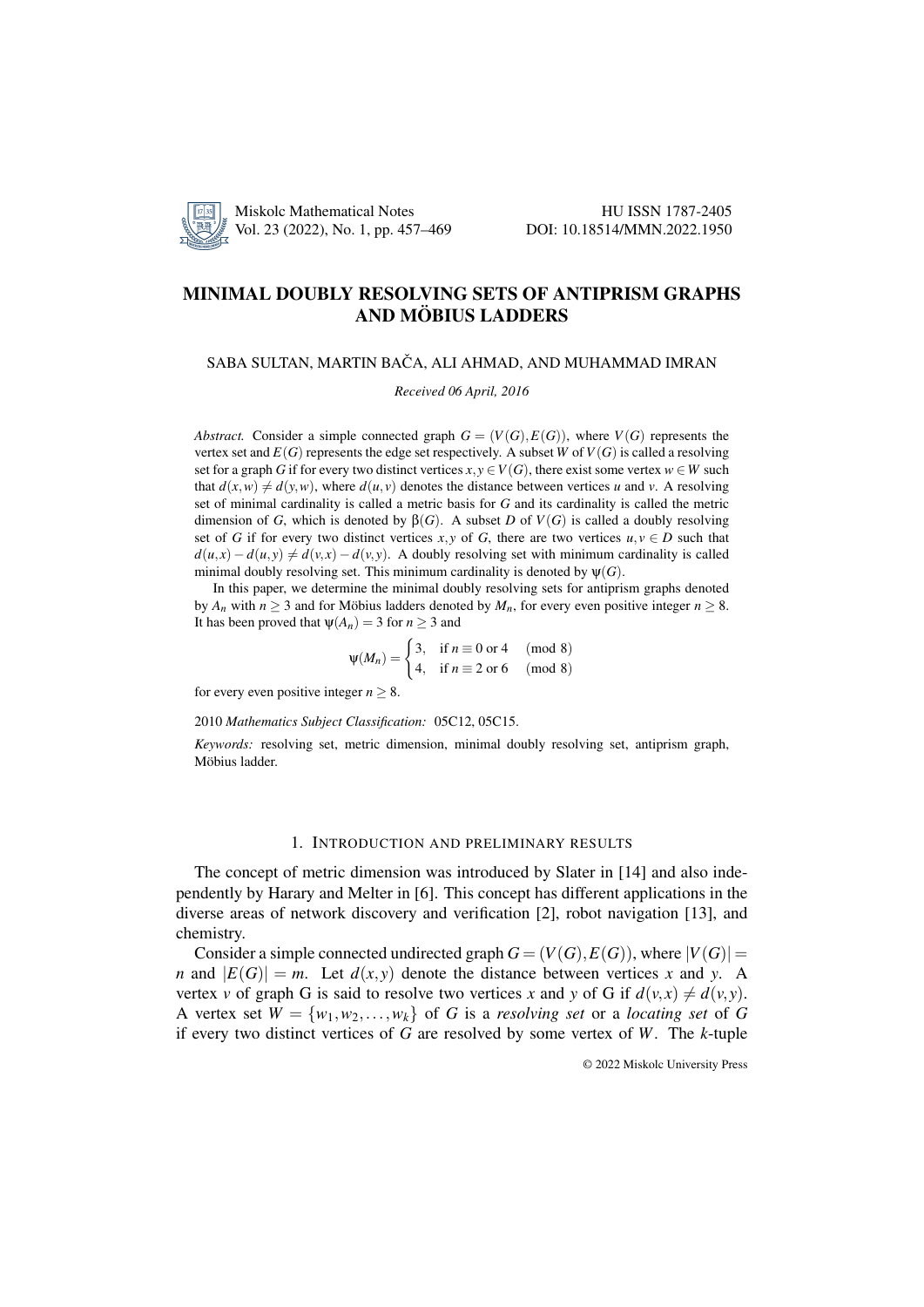$r(v, W) = (d(v, w_1), d(v, w_2), \ldots, d(v, w_k))$  is called the vector of metric coordinates of *v* with respect to *W*. A resolving set of minimum cardinality is called a *metric basis* of *G*. The cardinality of metric basis, denoted by  $\beta(G)$ , is called the *metric dimension* of *G*.

Let *F* be a family of connected graphs  $G_n$ :  $\mathcal{F} = (G_n)_{n \geq 1}$  depending on *n* as follows: the order  $|V(G)| = \varphi(n)$  and  $\lim_{m \to \infty} \varphi(n) = \infty$ . If there exists a constant  $C > 0$ *n*→∞ such that  $\beta(G_n) \leq C$  for every  $n \geq 1$  then we shall say that  $\mathcal F$  has bounded metric dimension; otherwise  $\mathcal F$  has an unbounded metric dimension. If all graphs in  $\mathcal F$  have the same metric dimension (which does not depend on *n*),  $\mathcal F$  is called a family with constant metric dimension. For recent results on metric dimension of certain classes of graphs, please consult [7–11].

The doubly resolving set of a graph  $G$  is a recent concept introduced by Cáceres et al.[3]. They proved that the metric dimension of the Cartesian product  $G \Box G$  is related in a strong way to doubly resolving sets of *G* with the minimum cardinality. The vertices *x*, *y* of the graph *G*,  $n \geq 2$ , are said to doubly resolve vertices *u*, *v* of *G* if  $d(u, x) - d(u, y) \neq d(v, x) - d(v, y)$ . A vertex set *D* of *G* is a doubly resolving set of *G* if every two distinct vertices of *G* are doubly resolved by some two vertices of *D*, i.e., if there are no two distinct vertices of *G* with the same difference between their corresponding metric coordinates with respect to *D*. The minimal doubly resolving set is a doubly resolving set with minimum cardinality. The cardinality of minimum doubly resolving set is denoted by  $\psi(G)$ . The problem of minimal doubly resolving set is NP-hard [12].

Note that we have  $β(G) ≤ ψ(G)$  always by the definition. Since if *x*, *y* doubly resolve *u*, *v*, then  $d(u, x) - d(v, x) \neq 0$  or  $d(u, y) - d(v, y) \neq 0$ , and hence *x* or *y* resolve  $u, v$ , which follows that a doubly resolving set is also a resolving set. In [11], it has been proved that metric dimension of antiprism denoted by *An*, is 3. The metric dimension of Möbius ladder  $M_n$  has been discussed in [1] and it was proved that Möbius ladder  $M_n$  has bounded metric dimension.

The problem of determining the minimal cardinality of double resolving sets for prism graphs denoted by  $C_n \Box P_2$  was studied in [4]. It was proved that the minimal cardinality is equal to four if *n* is even and equal to three if *n* is odd. For more study on computing the doubly resolving sets of graphs, see [12].

In this paper, we extend this study to antiprism graphs denoted by  $A_n$  and to Möbius ladders denoted by  $M_n$ . We determine the cardinality of minimal doubly resolving set  $\psi(A_n)$  and  $\psi(M_n)$ .

## 2. THE MINIMAL DOUBLY RESOLVING SETS FOR ANTIPRISM GRAPHS *A<sup>n</sup>*

In this section, we determine the minimal doubly resolving set for antiprism graphs denoted by  $A_n$ . The antiprism  $A_n[5]$  is a 4-regular graph and for  $n = 3$ , it is the octahedron. The graph of the antiprism  $A_n$  for  $n \geq 3$  consists of  $V(A_n) = \{x_1, x_2, \ldots, x_n\}$  $\{y_1, y_2, \ldots, y_n\}$  and  $E(A_n) = \{x_i x_{i+1} : 1 \le i \le n\} \cup \{y_i y_{i+1} : 1 \le i \le n\} \cup \{x_i y_i : 1 \le i \le n\}$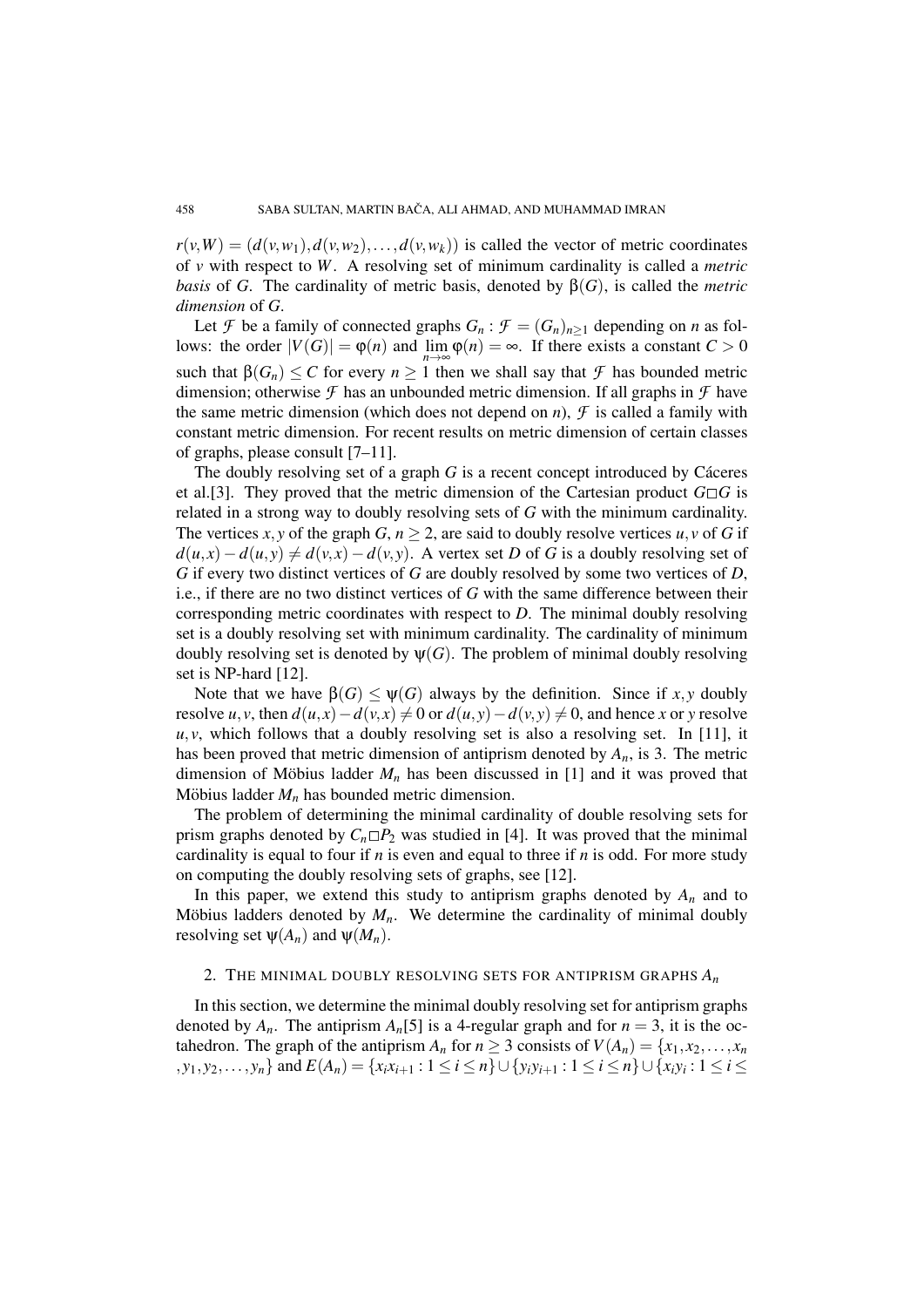

FIGURE 1. The antiprism graph *A*7.

*n*}∪{*x*<sub>*i*+1</sub>*y*<sub>*i*</sub> : 1 ≤ *i* ≤ *n*} with indices taken modulo *n*. As a convention, {*y*<sub>1</sub>, *y*<sub>2</sub>,..., *y*<sub>*n*</sub>} forms outer cycle and  $\{x_1, x_2, \ldots, x_n\}$  forms inner cycle and we have  $|V(A_n)| = 2n$  and  $|E(A_n)| = 4n$  for  $n \geq 3$ . Figure 1 displays  $A_7$ . It has been proved that metric dimension β(*A<sub>n</sub>*) is equal to 3, i.e., β(*A<sub>n</sub>*) = 3 for *n* ≥ 3. So we have  $ψ(A_n) ≥ 3$ , for every  $n \geq 3$ , since  $\psi(A_n) \geq \beta(A_n)$ .

**Lemma 1.** Let  $S_i(y_1) = \{w \in V(A_n) : d(y_1, w) = i\}$  be the set of vertices in V at *distance i from y<sub>1</sub>. For the graph of antiprism*  $A_n$  *with*  $n \geq 8$ *, the sets*  $S_i(y_1)$  *are given in Table 1 where*  $x_{-k}$ *, y<sub>−</sub>k</sub> denote*  $x_{n-k}$ *, y<sub>n−</sub>k, respectively.* 

*Proof.* By the definition of  $S_i(y_1)$ , it is easy to see that  $S_i(y_1)$  is the set of all *v* ∈ *V*(*A<sub>n</sub>*) such that *va* ∈ *E*(*A<sub>n</sub>*) for some *a* ∈ *S<sub><i>i*</sub>−1(*y*<sub>1</sub>) and *v* ∉ *S<sub><i>i*</sub>(*y*<sub>1</sub>), *l* < *i* − 1. Now using the definition of the antiprism  $A_n$ , it immediately follows that

$$
S_1(y_1) = \{x_1, x_2, y_2, y_n\}.
$$

Let us prove by induction that, for  $2 \le i < \frac{n}{2}$  $\frac{n}{2}$ ] = *t* 

$$
S_i(y_1) = \{x_{i+1}, x_{n-(i-2)}, y_{i+1}, y_{n-(i-1)}\}.
$$
\n(2.1)

For  $i = 2$ , starting from  $S_1(y_1)$ , we obtain

$$
S_2(y_1) = \{x_3, x_n, y_3, y_{n-1}\}.
$$

Suppose that (2.1) holds for  $2 \le i \le l < \frac{n}{2}$  $\lfloor \frac{n}{2} \rfloor - 1$ . Starting from  $S_l(y_1)$ , we obtain the following candidates for the members of  $S_{l+1}(y_1)$ :

$$
x_l, x_{n-l+1}, y_l, y_{n-l}, x_{l+2}, x_{n-l+3}, y_{l+2}, y_{n-l+2}.
$$

The first four vertices belong to  $S_{l-1}(y_1)$  and consequently cannot belong to  $S_{l+1}(y_1)$ . For example  $x_l = x_{(l-1)+1} \in S_{l-1}(y_1)$ . The set of remaining four vertices can be expressed in the form  $(2.1)$  for  $i = l + 1$ . For  $i \geq \lfloor \frac{n}{2} \rfloor$ ,  $S_i(y_1)$  depends on *n*.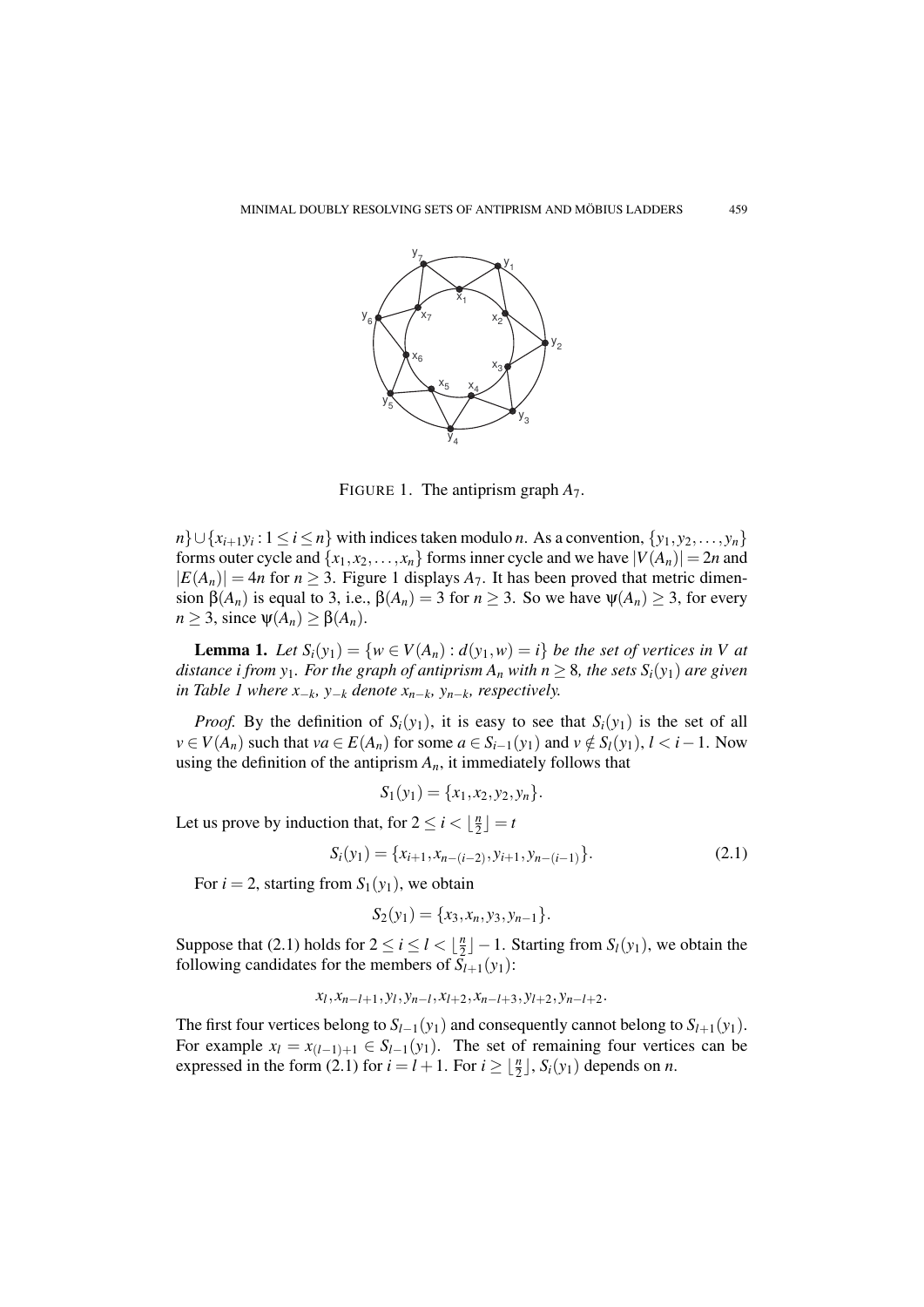**Case 1:** If  $n = 2t, t \ge 4$ .

Starting from  $S_{t-1}(y_1)$ , we obtain the following candidates for  $S_t(y_1)$ :

*xt*−1, *xn*−*t*+4, *yt*−1, *yn*−*t*+3, *xt*+1, *xn*−*t*+2, *yt*+1.

The first four vertices belongs to  $S_{t-2}(y_1)$  and can be neglected. The set of remaining three vertices represents set  $S_t(y_1)$  for  $n = 2t$ . Starting from  $S_t(y_1)$ ,  $S_{t+1}(y_1) = \emptyset$ .

**Case 2:** If  $n = 2t + 1, t \ge 4$ .

Starting from  $S_{t-1}(y_1)$ , we obtain the following candidates for  $S_t(y_1)$ :

$$
x_{t-1}, x_{n-t+4}, y_{t-1}, y_{n-t+3}, x_{t+1}, x_{n-t+2}, y_{t+1}, y_{n-t+1}.
$$

The first four vertices belongs to  $S_{t-2}(y_1)$  and can be neglected. The set of remaining four vertices represents set  $S_t(y_1)$  for  $n = 2t + 1$ . Starting from  $S_t(y_1)$ , the candidates for  $S_{t+1}(y_1)$  are:

$$
x_t, x_{n-t+3}, y_t, y_{n-t+2}, x_{t+2}.
$$

As  $x_t, x_{n-(t-3)}, y_t, y_{n-(t-2)} \in S_{t-1}(y_1)$ . So  $S_{t+1}(y_1) = \{x_{t+2}\}$ . It is easy to see that similar construction applied to  $S_{t+1}(y_1)$  lead to  $S_{t+2}(y_1) = \emptyset$ . The following table displays  $S_i(y_1)$ .

| n                             |                            |                                                |
|-------------------------------|----------------------------|------------------------------------------------|
|                               |                            | ${x_1, x_2, y_2, y_n}$                         |
|                               | $2 \leq i <  \frac{n}{2} $ | ${x_{i+1},x_{-(i-2)},y_{i+1},y_{-(i-1)}\}$     |
| 2t                            |                            | $\{x_{t+1}, x_{-(t-2)}, y_{t+1}\}\$            |
| $2t + 1$                      |                            | $\{x_{t+1}, x_{-(t-2)}, y_{t+1}, y_{-(t-1)}\}$ |
|                               | $t+1$                      | $\{x_{t+2}\}\$                                 |
| TABLE 1. $S_i(y_1)$ for $A_n$ |                            |                                                |

**Theorem 1.** *For*  $n \ge 3$ ,  $\psi(A_n) = 3$ .

*Proof.* There are two cases to be discussed.

**Case 1:** If  $n = 2t, t > 4$ .

Consider Table 2 which shows the vectors of metric coordinates of vertices of *A<sup>n</sup>* with respect to set  $D^* = \{y_1, y_3, y_{t+2}\}\$ in a special way.

Starting from Table 2, note that  $y_1 \in D^*$  therefore the first metric coordinate of a vector from  $S_i(y_1)$  with respect to  $D^*$  is equal to *i*. It is easy to check that for each  $i \in \{1, 2, \ldots, t\}$ , there do not exist two vertices  $x, y \in S_i(y_1)$  such that all coordinates of the vector  $r(x, D^*) - r(y, D^*)$  are equal to 0. Also, it can be easily seen that for each  $i, j \in \{1, 2, \ldots, t\}, i \neq j$ , there do not exist two vertices  $x \in S_i(y_1)$  and  $y \in S_i(y_1)$ such that all coordinates of the vector  $r(x, D^*) - r(y, D^*)$  are equal to *i* − *j*.

**Case 2:** If  $n = 2t + 1, t \ge 4$ .

Consider Table 3 which gives the vectors of metric coordinates of vertices of  $A_n$  with respect to set  $D^* = \{y_1, y_3, y_{t+2}\}\$ in a special way.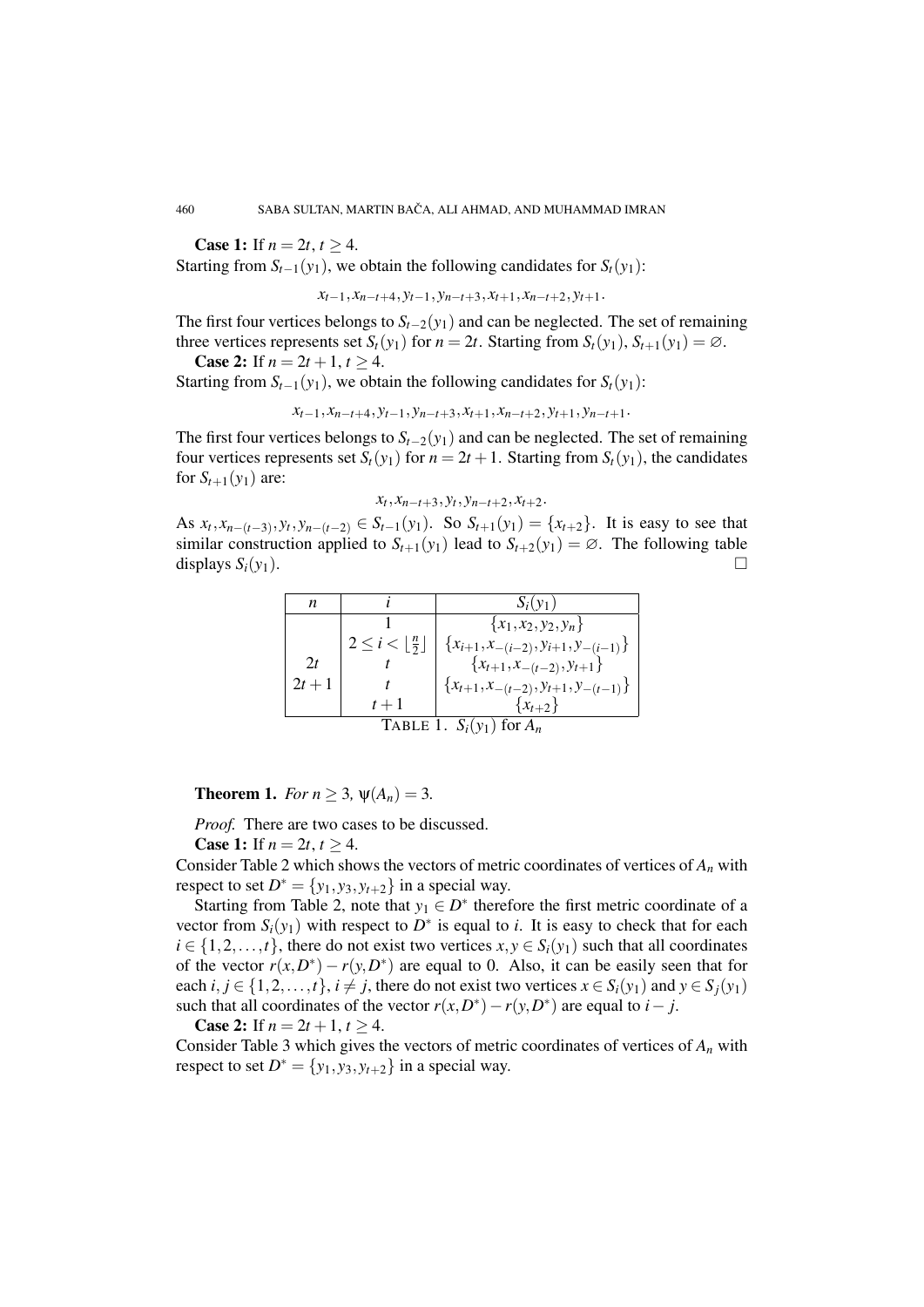| i                 | $S_i(y_1)$  | $D^* = \{y_1, y_3, y_{t+2}\}\$ |
|-------------------|-------------|--------------------------------|
| 0                 | $y_1$       | $(0,2,t-1)$                    |
| 1                 | $x_1$       | $(1,3,t-1)$                    |
|                   | $x_2$       | (1,2,t)                        |
|                   | $y_2$       | (1,1,t)                        |
|                   | $y_n$       | $(1,3,t-2)$                    |
| 2                 | $x_3$       | (2,1,t)                        |
|                   | $x_n$       | $(2,4,t-2)$                    |
|                   | $y_3$       | $(2,0,t-1)$                    |
|                   | $y_{n-1}$   | $(2,4,t-3)$                    |
| $3\leq i\leq t-3$ | $x_{i+1}$   | $(i, i-2, t-i+2)$              |
| $(t \geq 6)$      | $x_{n-i+2}$ | $(i, i + 2, t - i)$            |
|                   | $y_{i+1}$   | $(i, i-2, t-i+1)$              |
|                   | $y_{n-i+1}$ | $(i, i+2, t-i-1)$              |
| $t-2$             | $x_{t-1}$   | $(t-2,t-4,4)$                  |
|                   | $x_{n-t+4}$ | $(t-2,t,2)$                    |
|                   | $y_{t-1}$   | $(t-2,t-4,3)$                  |
|                   | $y_{n-t+3}$ | $(t-2,t,1)$                    |
| $t-1$             | $x_t$       | $(t-1,t-3,3)$                  |
|                   | $x_{n-t+3}$ | $(t-1,t,1)$                    |
|                   | $y_t$       | $(t-1,t-3,2)$                  |
|                   | $y_{n-t+2}$ | $(t-1,t-1,0)$                  |
| t                 | $x_{n-t+1}$ | $(t,t-2,2)$                    |
|                   | $x_{n-t+2}$ | $(t,t-1,1)$                    |
|                   | $y_{n-t+1}$ | $(t, t-2, 1)$                  |

TABLE 2. Vectors of metric coordinates for  $A_n$ ,  $n = 2t$ ,  $t \ge 4$ 

Starting from Table 3, it is easy to check that for each  $i \in \{1, 2, ..., t+1\}$ , there do not exist two vertices  $x, y \in S_i(y_1)$  such that all coordinates of the vector  $r(x, D^*)$  –  $r(y, D^*)$  are equal to 0. Also, it can be easily seen that for each  $i, j \in \{1, 2, ..., t + 1\}$ , *i*  $\neq$  *j*, there do not exist two vertices  $x \in S_i(y_1)$  and  $y \in S_j(y_1)$  such that all coordinates of the vector  $r(x, D^*) - r(y, D^*)$  are equal to  $i - j$ .

Enumeration technique shows that minimal doubly resolving set for *A*3, *A*<sup>4</sup> is  $D^* = \{y_1, y_2, y_3\}$ , for  $A_5$ , it is  $D^* = \{y_1, y_3, y_4\}$ , and for  $A_6$ ,  $A_7$ , it is  $D^* = \{y_1, y_3, y_5\}$ respectively.

In this way,  $D^*$  is a minimal doubly resolving set for  $A_n$ ,  $n \geq 3$  and Theorem 1 holds.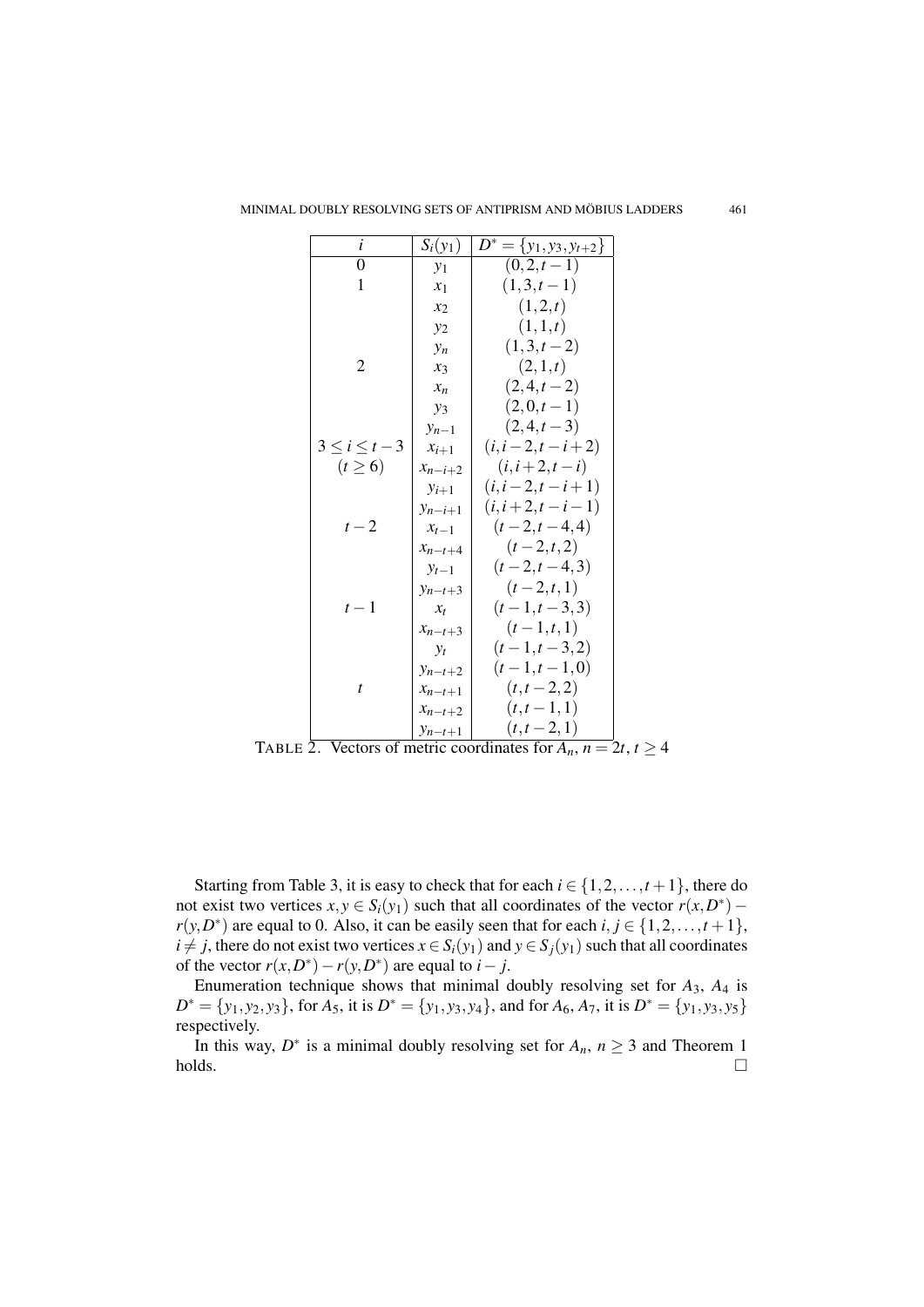| i                       | $S_i(y_1)$  | $D^* = \{y_1, y_3, y_{t+2}\}\$                          |
|-------------------------|-------------|---------------------------------------------------------|
| 0                       | $y_1$       | (0,2,t)                                                 |
| $\mathbf{1}$            | $x_1$       | (1,3,t)                                                 |
|                         | $x_2$       | $(1,2,t+1)$                                             |
|                         | $y_2$       | (1,1,t)                                                 |
|                         | $y_n$       | $(1,3,t-1)$                                             |
| 2                       | $x_3$       | (2,1,t)                                                 |
|                         | $x_n$       | $(2,4,t-1)$                                             |
|                         | $y_3$       | $(2,0,t-1)$                                             |
|                         | $y_{n-1}$   | $(2,4,t-2)$                                             |
| $3\leq i\leq t-2$       | $x_{i+1}$   | $(i, i-2, t-i+2)$                                       |
| $(t \geq 5)$            | $x_{n-i+2}$ | $(i, i+2, t-i+1)$                                       |
|                         | $y_{i+1}$   | $(i, i-2, t-i+1)$                                       |
|                         | $y_{n-i+1}$ | $(i, i+2, t-i)$                                         |
| $t-1$                   | $x_t$       | $(t-1,t-3,3)$                                           |
|                         | $x_{n-t+3}$ | $(t-1,t+1,2)$                                           |
|                         | $y_t$       | $(t-1,t-3,2)$                                           |
|                         | $y_{n-t+2}$ | $(t-1,t,1)$                                             |
| t                       | $x_{n-t}$   | $(t,t-2,2)$                                             |
|                         | $x_{n-t+2}$ | (t, t, 1)                                               |
|                         | $y_{n-t}$   | $(t,t-2,1)$                                             |
|                         | $y_{n-t+1}$ | $(t,t-1,0)$                                             |
| $t+1$<br>$\overline{I}$ | $x_{n-t+1}$ | $(t+1,t-1,1)$<br>$\overline{21}$ + 1<br>$\overline{1!}$ |

TABLE 3. Vectors of metric coordinates for  $A_n$ ,  $n = 2t + 1$ ,  $t \ge 4$ 

## 3. THE MINIMAL DOUBLY RESOLVING SETS FOR MÖBIUS LADDERS  $M_n$

The Möbius ladder  $M_n$  is a cubic circulant graph which consist of an even number of vertices. It can be constructed from an *n*-cycle by adding new edges (called "rungs") which connects the opposite pair of vertices in the cycle. The applications of Möbius ladders can be found in electronics, computer science, chemistry and chemical stereography. We assume that the vertices of Möbius ladder  $M_n$  are numbered  $\{v_1, v_2, \ldots, v_n\}$  counter clockwise in cycle  $C_n$  and opposite pairs of vertices are connected by adding edges between them, where n is an even number. In [1], it has been proved that the metric dimension  $\beta(M_n) \geq 3$  for  $n \geq 8$ . Thus, we have  $\psi(M_n) \geq \beta(M_n) \geq 3$ , i.e.,  $\psi(M_n) \geq 3$  for every  $n \geq 8$ .

**Lemma 2.** Let  $S_i(v_1) = \{w \in V(M_n) : d(v_1, w) = i\}$  be the set of vertices in V at *distance i from v<sub>1</sub>. For M<sub>n</sub>* with  $n > 8$ , sets  $S_i(v_1)$  are given in Table 4.

*Proof.* There are four cases to be discussed  $n \equiv 0,2,4$  or 6 (*mod* 8) i.e.  $n =$ 8*k*,  $8k+2$ ,  $8k+4$  *or*  $8k+6$  *for*  $k \ge 1$ . Let us consider the case when  $n \equiv 0 \pmod{8}$ ,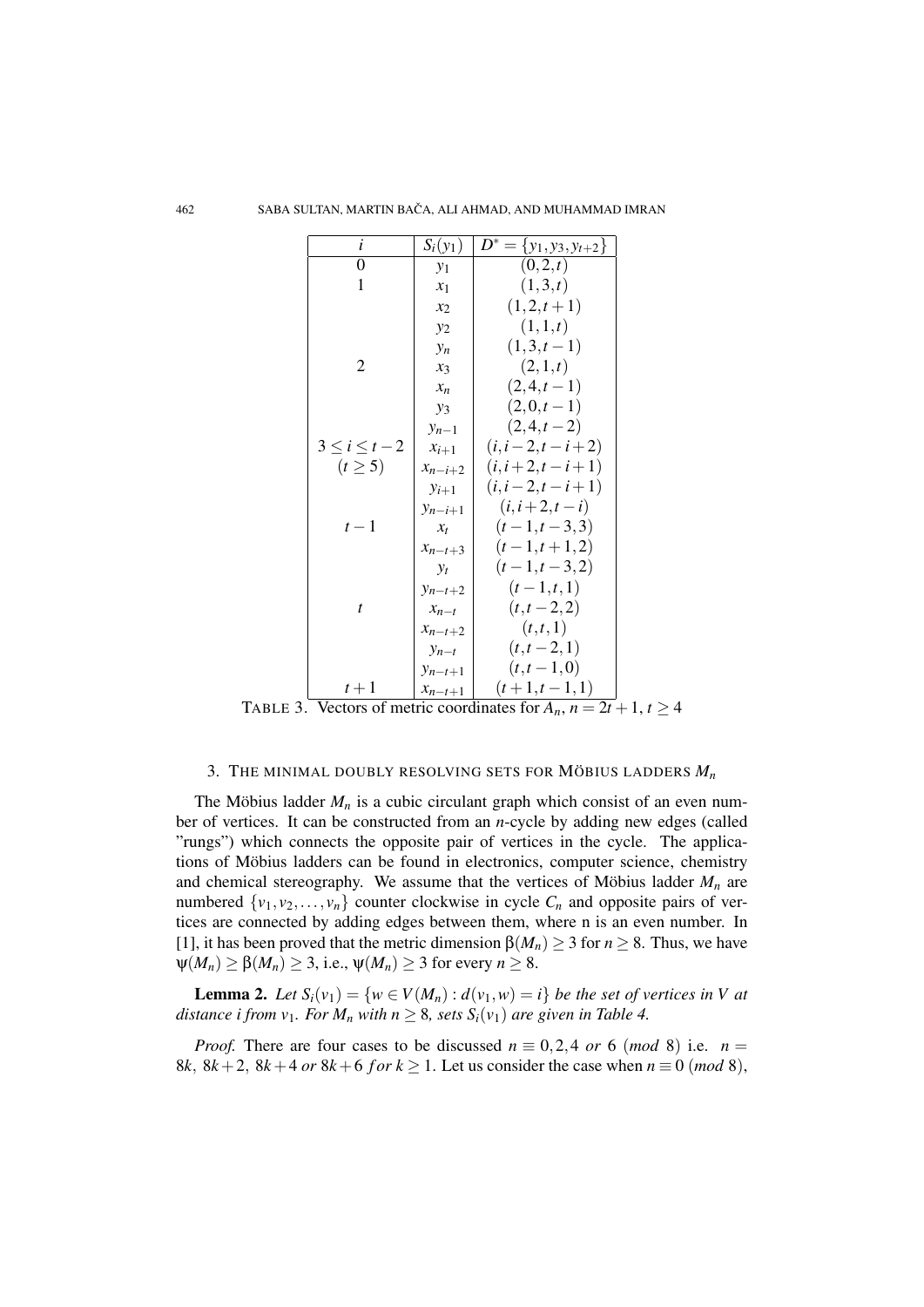

FIGURE 2. The Möbius ladder  $M_{12}$ .

so  $n = 8k$  for  $k \ge 1$ . By definition of  $S_i(v_1)$ , it is easy to see that  $S_i(v_1)$  is the set of all *v* ∈ *V*(*M<sub>n</sub>*) such that *va* ∈ *E*(*M<sub>n</sub>*) for some *a* ∈ *S*<sub>*i*−1</sub>(*v*<sub>1</sub>) and *v* ∉ *S*<sub>*l*</sub>(*v*<sub>1</sub>), *l* < *i* − 1. Now using the definition of  $M<sub>n</sub>$ , it immediately follows that

$$
S_1(v_1) = \{v_2, v_{4k+1}, v_n\}.
$$

Let us prove by induction that, for  $2 \le i \le 2k$ 

$$
S_i(v_1) = \{v_{i+1}, v_{n-i+1}, v_{4k+2-i}, v_{4k+i}\}.
$$
\n(3.1)

For  $i = 2$ , starting from  $S_1(v_1)$ , we obtain

$$
S_2(v_1) = \{v_3, v_{n-1}, v_{4k}, v_{4k+2}\}.
$$

Suppose that (3.1) holds for  $2 \le l < 2k$ . Starting from  $S_l(v_1)$ , we obtain the following candidates for members of  $S_{l+1}(v_1)$ :

$$
v_l, v_{n-l}, v_{4k+1-l}, v_{4k-1+l}, v_{l+2}, v_{n-l+2}, v_{4k+3-l}, v_{4k+1+l}.
$$

The first four vertices belong to  $S_{l-1}(v_1)$  and consequently cannot belong to  $S_{l+1}(v_1)$ . For example  $v_l = v_{(l-1)+1} \in S_{l-1}(v_l)$ . The set of remaining four vertices can be expressed in form (3.1) for  $i = l + 1$ . The sets  $S_i(v_1)$  for other three cases can be obtained in the same way. The following table displays  $S_i(v_1)$ .

Note that the sets  $S_i(v_1)$ , defined in Lemma 2 can be used to determine the distance between two arbitrary vertices in  $V(M_n)$  in the following way.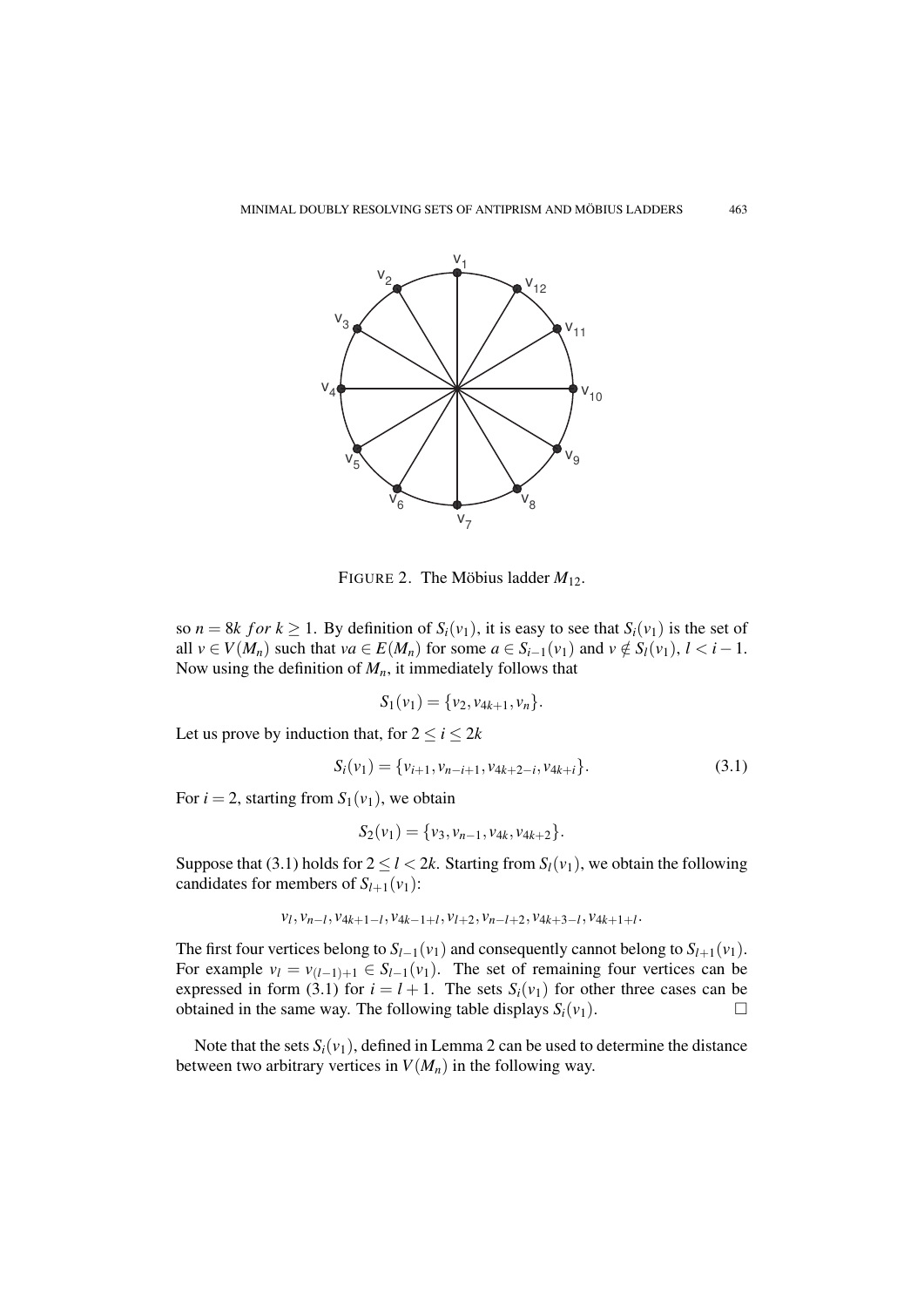| n                                                                       |                    | $S_i(v_1)$                                        |
|-------------------------------------------------------------------------|--------------------|---------------------------------------------------|
| 8k                                                                      |                    | $\{v_2, v_{4k+1}, v_n\}$                          |
|                                                                         | $2 \leq i \leq 2k$ | $\{v_{i+1}, v_{n-i+1}, v_{4k+2-i}, v_{4k+i}\}\$   |
| $8k + 2$                                                                |                    | $\{v_2, v_{4k+2}, v_n\}$                          |
|                                                                         | 2 < i < 2k         | $\{v_{i+1}, v_{n-i+1}, v_{4k+3-i}, v_{4k+1+i}\}\$ |
|                                                                         | $2k+1$             | $\{v_{2k+2}, v_{6k+2}\}\$                         |
| $8k + 4$                                                                |                    | $\{v_2, v_{4k+3}, v_n\}$                          |
|                                                                         | $2 < i < 2k + 1$   | $\{v_{i+1}, v_{n-i+1}, v_{4k+4-i}, v_{4k+2+i}\}\$ |
| $8k + 6$                                                                |                    | $\{v_2, v_{4k+4}, v_n\}$                          |
|                                                                         | $2 < i < 2k + 1$   | $\{v_{i+1}, v_{n-i+1}, v_{4k+5-i}, v_{4k+3+i}\}\$ |
|                                                                         | $2k + 2$           | $\{v_{2k+3}, v_{6k+5}\}\$                         |
| TABLE 4. Vectors of metric coordinates for $M_n$ , $n = 8k$ , $k \ge 1$ |                    |                                                   |

As symmetry of  $M_n$  displays the fact that  $d(v_i, v_j) = d(v_1, v_{j-i+1})$  for  $j > i$ . Consequently if we know the distance  $d(v_1, w)$  for every  $w \in V(M_n)$  then we can reconstruct the distance between every two vertices from  $V(M_n)$ .

**Lemma 3.** *For*  $n \ge 8$ ,  $\psi(M_n) = 3$  *when*  $n \equiv 0$  *or* 4 (*mod* 8)*.* 

*Proof.* **Case 1:** If  $n \equiv 0 \pmod{8}$ .

We have  $n = 8k$  for  $k \ge 1$ . Consider the following table which shows the vectors of metric coordinates of vertices of  $M_n$  with respect to set  $D^* = \{v_1, v_{2k+1}, v_{4k+1}\}\$  in the following way.

| i                    | $S_i(v_1)$     | $D^* = \{v_1, v_{2k+1}, v_{4k+1}\}\$ |
|----------------------|----------------|--------------------------------------|
| 0                    | v <sub>1</sub> | (0, 2k, 1)                           |
|                      | v <sub>2</sub> | $(1, 2k - 1, 2)$                     |
|                      | $v_{4k+1}$     | (1, 2k, 0)                           |
|                      | $v_n$          | (1, 2k, 2)                           |
| $2 \leq i \leq 2k-1$ | $v_{i+1}$      | $(i, 2k - i, i + 1)$                 |
|                      | $v_{n-i+1}$    | $(i, 2k-i+1, i+1)$                   |
|                      | $v_{4k+2-i}$   | $(i, 2k-i+1, i-1)$                   |
|                      | $v_{4k+i}$     | $(i, 2k-i+2, i-1)$                   |
| 2k                   | $v_{2k+1}$     | (2k, 0, 2k)                          |
|                      | $v_{6k+1}$     | (2k, 1, 2k)                          |
|                      | $v_{2k+2}$     | $(2k, 1, 2k-1)$                      |
|                      | $v_{6k}$       | $(2k, 2, 2k-1)$                      |

TABLE 5. Vectors of metric coordinates for  $M_n$ ,  $n = 8k$ ,  $k \ge 1$ 

**Case 2:** If  $n \equiv 4 \pmod{8}$ .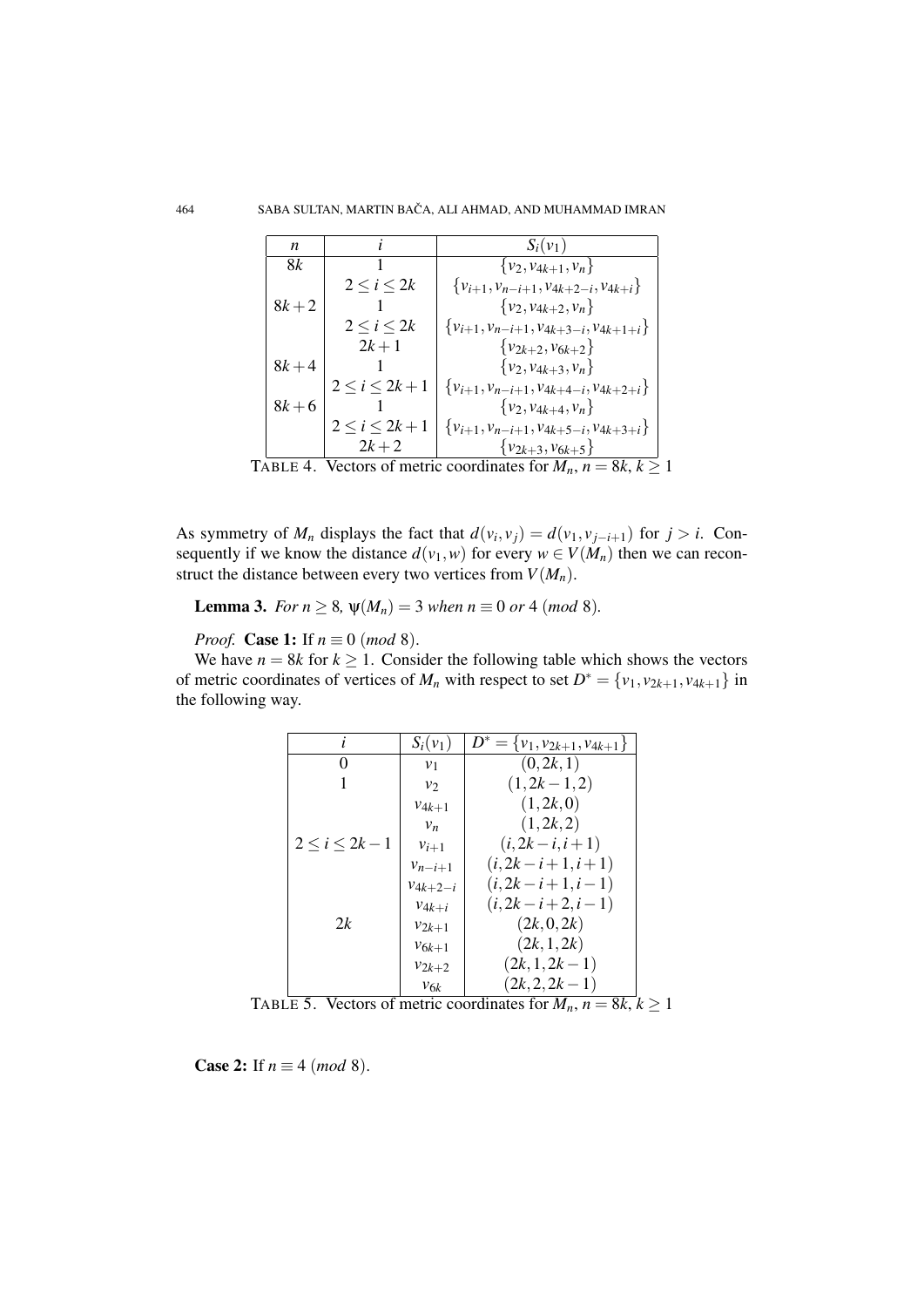We have  $n = 8k + 4$  for  $k \ge 1$ . Consider the following table which shows the vectors of metric coordinates of vertices of *M<sub>n</sub>* with respect to set  $D^* = \{v_1, v_{2k+2}, v_{4k+3}\}\$ in the following way.

|                    | $S_i(v_1)$   | $D^* = \{v_1, v_{2k+2}, v_{4k+3}\}\$ |
|--------------------|--------------|--------------------------------------|
| 0                  | $v_1$        | $(0, 2k+1, 1)$                       |
|                    | $v_{2}$      | (1, 2k, 2)                           |
|                    | $v_{4k+3}$   | $(1, 2k+1, 0)$                       |
|                    | $v_n$        | $(1, 2k+1, 2)$                       |
| $2 \leq i \leq 2k$ | $v_{i+1}$    | $(i, 2k-i+1, i+1)$                   |
|                    | $v_{n-i+1}$  | $(i, 2k-i+2, i+1)$                   |
|                    | $v_{4k+4-i}$ | $(i, 2k-i+2, i-1)$                   |
|                    | $v_{4k+2+i}$ | $(i, 2k-i+3, i-1)$                   |
| $2k + 1$           | $v_{2k+2}$   | $(2k+1,0,2k+1)$                      |
|                    | $v_{6k+4}$   | $(2k+1, 1, 2k+1)$                    |
|                    | $v_{2k+3}$   | $(2k+1, 1, 2k)$                      |
|                    | $v_{6k+3}$   | $(2k+1,2,2k)$                        |

TABLE 6. Vectors of metric coordinates for  $M_n$ ,  $n = 8k + 4$ ,  $k \ge 1$ 

Since  $v_1 \in D^*$ , Tables 5 and 6 show us that the first metric coordinate of a vector from  $S_i(v_1)$  with respect to  $D^*$  is equal to *i*. It is easy to check that, there do not exist two vertices  $x, y \in S_i(v_1)$  such that all coordinates of the vector  $r(x, D^*) - r(y, D^*)$  are equal to 0. Also, it can be verified that there do not exist two vertices  $x, y$  such that  $x \in$  $S_i(v_1)$  and  $y \in S_j(v_1)$  with  $i \neq j$ , so that all coordinates of the vector  $r(x, D^*) - r(y, D^*)$ are equal to  $i - j$ .

In this way, we have found minimal doubly resolving set  $D^* = \{v_1, v_{2k+1}, v_{4k+1}\}$ for *M<sub>n</sub>* when  $n \equiv 0 \pmod{8}$  and  $D^* = \{v_1, v_{2k+2}, v_{4k+3}\}$  when  $n \equiv 4 \pmod{8}$ . This proves the statement of Lemma 3.

**Lemma 4.**  $\psi(M_n) > 3$  *for n*  $\equiv 2 \pmod{8}$ *.* 

*Proof.* We know that  $\psi(M_n) \geq 3$  and thus we should prove that every subset *D* of vertex set  $V(M_n)$  with  $|D| = 3$  is not a doubly resolving set for  $M_n$ . We may assume that  $v_1 \in D$ . In Table 7, one can find all possible types of such set *D* and the corresponding non-doubly resolving pair of vertices from  $V(M_n)$ .

Let us prove that the vertices  $v_{4k+1}, v_{4k+2}$  are not doubly resolved by any two vertices from set  $\{v_1, v_i, v_j\}$ ,  $2 \le i \le 2k$ ,  $4k + 3 \le j \le 6k + 2$ . Using distances from Table 4, it follows that

- (i)  $d(v_1, v_{4k+1}) = 2$  and  $d(v_1, v_{4k+2}) = 1$ .
- (ii)  $d(v_i, v_{4k+1}) = d(v_1, v_{4k+2-i}) = i+1$  and  $d(v_i, v_{4k+2}) = d(v_1, v_{4k+3-i}) = i$  for  $2 \le i \le 2k - 1$ .
- (iii)  $d(v_{2k}, v_{4k+1}) = d(v_1, v_{2k+2}) = 2k+1$  and  $d(v_{2k}, v_{4k+2}) = d(v_1, v_{2k+3}) = 2k$ .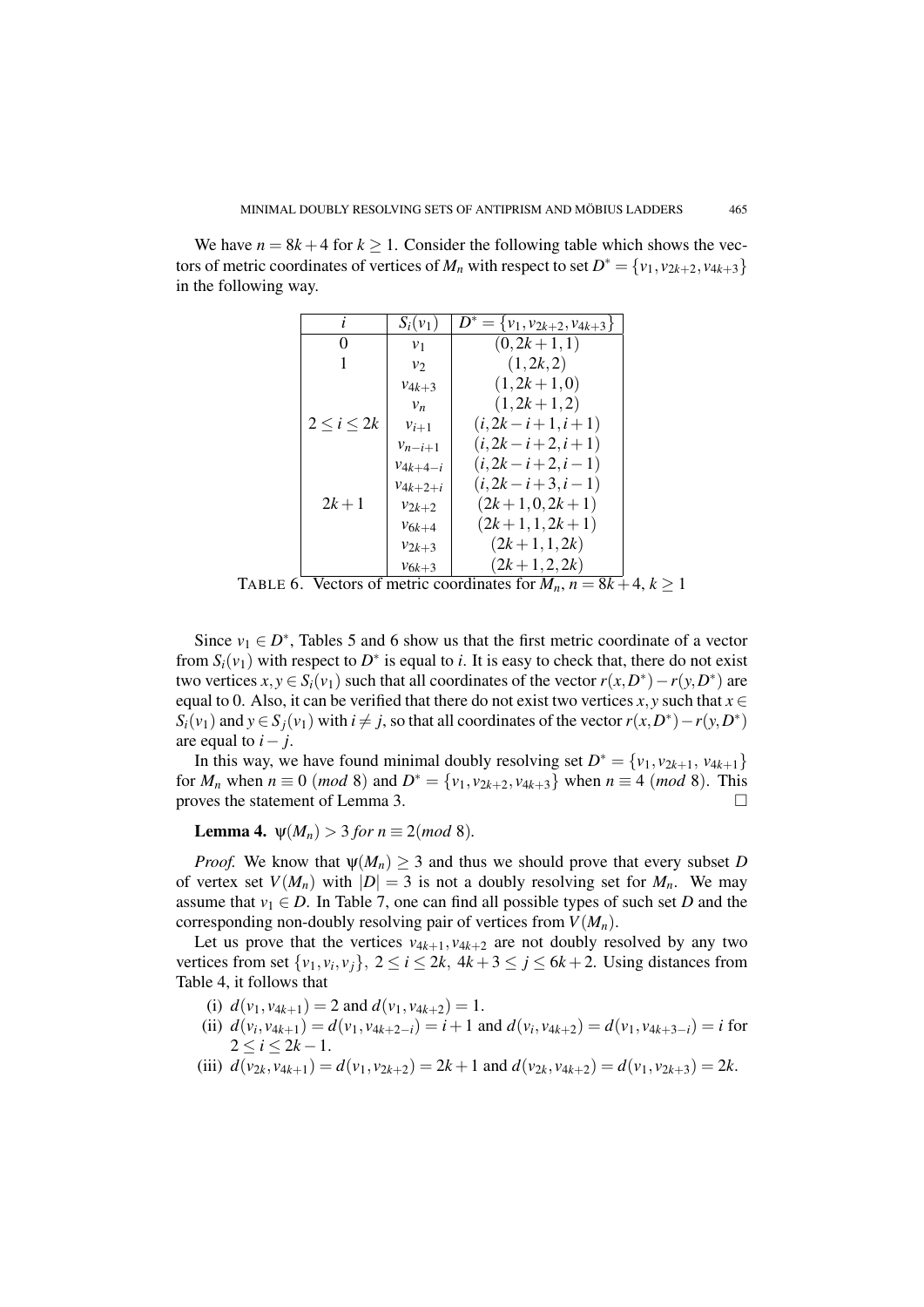|                                                                               | Non-doubly resolved pair  |
|-------------------------------------------------------------------------------|---------------------------|
| $\{v_1, v_i, v_j\}, 2 \le i, j \le 4k+1, i \ne j$                             | $\{v_{4k+2}, v_n\}$       |
| $\{v_1, v_i, v_j\}, 4k+3 \le i, j \le n, i \ne j$                             | $\{v_2, v_{4k+2}\}\$      |
| $\{v_1, v_{4k+2}, v_i\}, 2 \le i \le 2k+1$ or $6k+3 \le i \le n$              | $\{v_{2k+2}, v_{6k+2}\}\$ |
| $\{v_1, v_{4k+2}, v_i\}, 2k+2 \le i \le 4k+1 \text{ or } 4k+3 \le i \le 6k+2$ | $\{v_{2k+1}, v_{6k+3}\}\$ |
| $\{v_1, v_i, v_j\}, 2 \le i \le 2k, 4k+3 \le j \le 6k+2$                      | $\{v_{4k+1}, v_{4k+2}\}\$ |
| $\{v_1, v_i, v_j\}, 2 \le i \le 2k, 6k+3 \le j \le n$                         | $\{v_1, v_{4k+2}\}\$      |
| $\{v_1, v_{2k+1}, v_i\}, 4k+3 \le i \le 6k+1$                                 | $\{v_1, v_n\}$            |
| $\{v_1, v_{2k+1}, v_{6k+2}\}\$                                                | $\{v_{4k+2}, v_n\}$       |
| $\{v_1, v_{2k+1}, v_i\}, 6k+3 \le i \le n$                                    | $\{v_{2k+2}, v_{6k+2}\}\$ |
| $\{v_1, v_{2k+2}, v_i\}, 4k+3 \le i \le 6k+2$                                 | $\{v_{2k+1}, v_{6k+3}\}\$ |
| $\{v_1, v_{2k+2}, v_{6k+3}\}\$                                                | $\{v_2, v_{4k+2}\}\$      |
| $\{v_1, v_{2k+2}, v_i\}, 6k+4 \le i \le n$                                    | $\{v_{4k+2}, v_{4k+3}\}\$ |
| $\{v_1, v_i, v_j\}, 2k+3 \le i \le 4k+1, 4k+3 \le j \le 6k+2$                 | $\{v_{2k+1}, v_{6k+3}\}\$ |
| $\{v_1, v_i, v_j\}, 2k+3 \le i \le 4k+1, 6k+3 \le j \le n$                    | $\{v_1, v_2\}$            |

TABLE 7. Non-doubly resolved pairs of  $M_n$  for  $n = 8k + 2$ ,  $k \ge 1$ 

(iv) 
$$
d(v_j, v_{4k+1}) = d(v_1, v_{j-4k}) = j - 4k - 1
$$
 and  $d(v_j, v_{4k+2}) = d(v_1, v_{j-4k-1}) = j - 4k - 2$  for  $4k + 3 \le j \le 6k + 2$ .

From (i), (ii), (iii) and (iv), we have

$$
d(v_1, v_{4k+1}) - d(v_1, v_{4k+2}) = d(v_i, v_{4k+1}) - d(v_i, v_{4k+2})
$$
  
=  $d(v_j, v_{4k+1}) - d(v_j, v_{4k+2}) = 1$ ,

i.e.,  $\{v_1, v_i, v_j\}$ ,  $2 \le i \le 2k$ ,  $4k + 3 \le j \le 6k + 2$  is not a doubly resolving set of *Mn*. Similarly, we can consider all other types of *D* from Table 7 and verify their corresponding non-doubly resolved pairs of vertices.

**Lemma 5.**  $\psi(M_n) > 3$  *for*  $n \equiv 6 \pmod{8}$ *.* 

*Proof.* The proof is similar to the proof of Lemma 4. The following table displays all possible types of set *D* with  $|D| = 3$  and the corresponding non-doubly resolving pair of vertices.

 $\Box$ 

## **Lemma 6.** *For every n*  $\geq 8$ ,  $\psi(M_n) = 4$  *when n*  $\equiv 2$  *or* 6 *(mod* 8)*.*

*Proof.* From Lemmas 4 and 5, it is clear that  $\psi(M_n) > 3$ , therefore it is enough to show that there exist a subset of  $V(M_n)$  with cardinality 4 such that it doubly resolves each pair of vertices from  $V(M_n)$ . Consider the following two tables:

(i)  $n \equiv 2 \pmod{8}$ .

We have  $n = 8k + 2$  for  $k \ge 1$ . Consider the following table which shows the vectors of metric coordinates of vertices of  $M_n$  with respect to set  $D^* = \{v_1, v_{2k+1}, \dots, v_{2k+1}\}$  $v_{4k+2}, v_{6k+2}$  in the following way.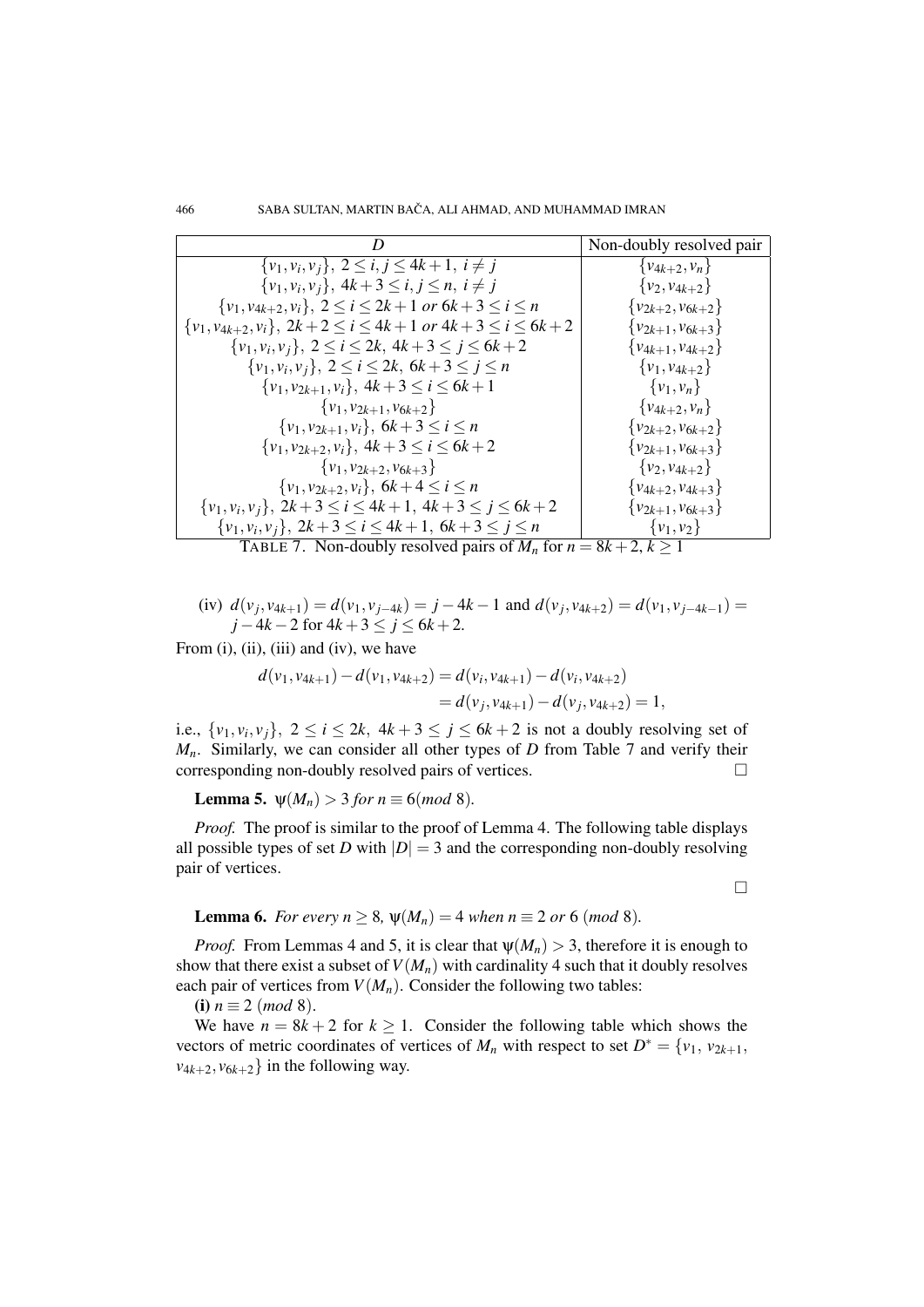|                                                                               | Non-doubly                |
|-------------------------------------------------------------------------------|---------------------------|
|                                                                               | resolved pair             |
| $\{v_1, v_i, v_j\}, 2 \le i, j \le 4k+3, i \ne j$                             | $\{v_{4k+4}, v_n\}$       |
| $\{v_1, v_i, v_j\}, 4k+5 \le i, j \le n, i \ne j$                             | $\{v_2, v_{4k+4}\}$       |
| $\{v_1, v_{4k+4}, v_i\}, 2 \le i \le 2k+2 \text{ or } 6k+6 \le i \le n$       | $\{v_{2k+3}, v_{6k+5}\}\$ |
| $\{v_1, v_{4k+4}, v_i\}, 2k+3 \le i \le 4k+3 \text{ or } 4k+5 \le i \le 6k+5$ | $\{v_{2k+2}, v_{6k+6}\}$  |
| $\{v_1, v_i, v_j\}, 2 \le i \le 2k+2, 4k+5 \le j \le 6k+5$                    | $\{v_{2k+2}, v_{2k+3}\}\$ |
| $\{v_1, v_i, v_j\}, 2 \le i \le 2k+2, 6k+6 \le j \le n$                       | $\{v_1, v_{4k+4}\}$       |
| $\{v_1, v_i, v_j\}, 2k+3 \le i \le 4k+3, 4k+5 \le j \le 6k+5$                 | $\{v_{2k+2}, v_{6k+6}\}$  |
| $\{v_1, v_i, v_j\}, 2k+3 \le i \le 4k+3, 6k+6 \le j \le n$                    | $\{v_{6k+5}, v_{6k+6}\}$  |
| TABLE 8. Non-doubly resolved pairs of $M_n$ for $n = 8k + 6, k \ge 1$         |                           |

| $\mathbf{I}$       | $S_i(v_1)$     | $D^* = \{v_1, v_{2k+1}, v_{4k+2}, v_{6k+2}\}\$ |
|--------------------|----------------|------------------------------------------------|
| 0                  | v <sub>1</sub> | $(0, 2k, 1, 2k+1)$                             |
| L                  | $v_{2}$        | $(1, 2k - 1, 2, 2k)$                           |
|                    | $v_{4k+2}$     | $(1, 2k+1, 0, 2k)$                             |
|                    | $v_n$          | $(1, 2k+1, 2, 2k)$                             |
| $2 \leq i \leq 2k$ | $v_{i+1}$      | $(i, 2k - i, i + 1, 2k + 1 - i)$               |
|                    | $v_{n-i+1}$    | $(i, 2k+2-i, i+1, 2k+1-i)$                     |
|                    | $v_{4k+3-i}$   | $(i, 2k+2-i, i-1, 2k+3-i)$                     |
|                    | $v_{4k+1+i}$   | $(i, 2k+2-i, i-1, 2k+1-i)$                     |
| $2k + 1$           | $v_{2k+2}$     | $(2k+1, 1, 2k, 2)$                             |
|                    | $v_{6k+2}$     | $(2k+1, 1, 2k, 0)$                             |

TABLE 9. Vectors of metric coordinates for  $M_n$ ,  $n = 8k + 2$ ,  $k \ge 1$ 

(ii)  $n \equiv 6 \pmod{8}$ .

We have  $n = 8k + 6$  for  $k \ge 1$ . Consider the following table which shows the vectors of metric coordinates of vertices of  $M_n$  with respect to set  $D^* = \{v_1, v_{2k+2}, \dots, v_{2k+2}\}$  $v_{4k+4}, v_{6k+5}$  in the following way.

Since  $v_1 \in D^*$ , Tables 9 and 10 show us that the first metric coordinate of a vector from  $S_i(v_1)$  with respect to  $D^*$  is equal to *i*. It is easy to check that, there do not exist two vertices  $x, y \in S_i(v_1)$  such that all coordinates of the vector  $r(x, D^*) - r(y, D^*)$  are equal to 0. Also, it can be verified that there do not exist two vertices *x*, *y* such that  $x \in$  $S_i(v_1)$  and  $y \in S_j(v_1)$  with  $i \neq j$ , so that all coordinates of the vector  $r(x, D^*) - r(y, D^*)$ are equal to  $i - j$ .

In this way, we have found minimal doubly resolving set  $D^* = \{v_1, v_{2k+1}, v_{4k+2}, \dots, v_{4k+2}\}$ *v*<sub>6*k*+2</sub>} for *M<sub>n</sub>* when  $n \equiv 2 \pmod{8}$  and  $D^* = \{v_1, v_{2k+2}, v_{4k+4}, v_{6k+5}\}$  when  $n \equiv 1$ 6 (*mod* 8). This proves the statement of Lemma 6.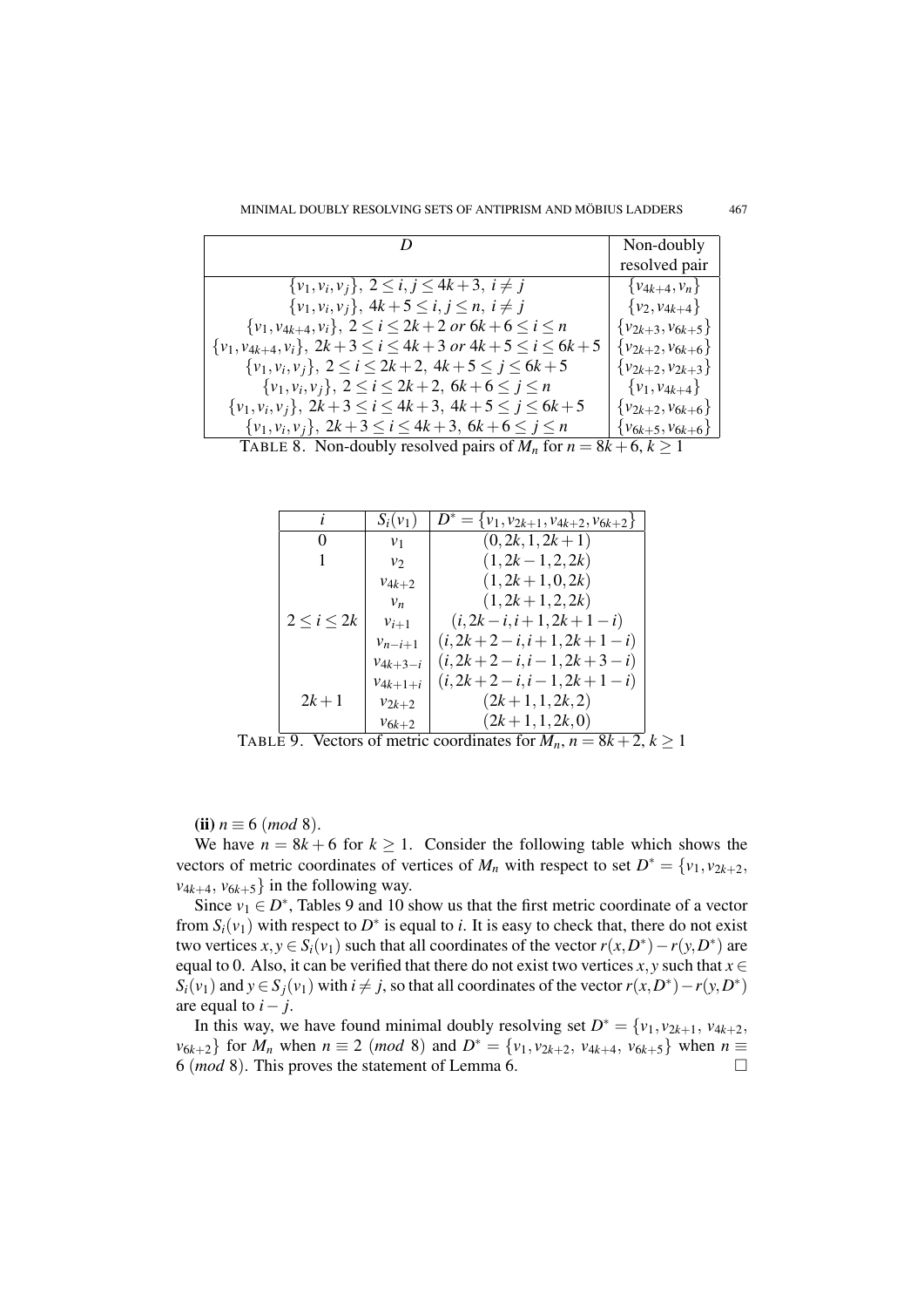|                      | $S_i(v_1)$     | $D^* = \{v_1, v_{2k+2}, v_{4k+4}, v_{6k+5}\}\$ |
|----------------------|----------------|------------------------------------------------|
| $\theta$             | v <sub>1</sub> | $(0, 2k+1, 1, 2k+2)$                           |
|                      | $v_{2}$        | $(1, 2k, 2, 2k+1)$                             |
|                      | $v_{4k+4}$     | $(1, 2k + 2, 0, 2k + 1)$                       |
|                      | $v_n$          | $(1, 2k+2, 2, 2k+1)$                           |
| $2 \leq i \leq 2k+1$ | $v_{i+1}$      | $(i, 2k+1-i, i+1, 2k+2-i)$                     |
|                      | $v_{n-i+1}$    | $(i, 2k+3-i, i+1, 2k+2-i)$                     |
|                      | $v_{4k+5-i}$   | $(i, 2k+3-i, i-1, 2k+4-i)$                     |
|                      | $v_{4k+3+i}$   | $(i, 2k+3-i, i-1, 2k+2-i)$                     |
| $2k + 2$             | $v_{2k+3}$     | $(2k+2,1,2k+1,2)$                              |
|                      | $v_{6k+5}$     | $(2k+2,1,2k+1,0)$                              |

TABLE 10. Vectors of metric coordinates for  $M_n$ ,  $n = 8k + 6$ ,  $k \ge 1$ 

**Theorem 2.** *For every even positive integer*  $n \geq 8$ *, we have* 

$$
\Psi(M_n) = \begin{cases} 3, & \text{if } n \equiv 0 \text{ or } 4 \pmod{8} \\ 4, & \text{if } n \equiv 2 \text{ or } 6 \pmod{8} \end{cases}
$$

.

*Proof.* The proof follows by combining the results of Lemmas 3 and 6.  $\Box$ 

## 4. CONCLUSION

In this paper, we theoretically determine the minimal cardinality  $\psi(A_n)$  and  $\psi(M_n)$ of doubly resolving sets for the antiprism graphs and Möbius ladders. The future work will be focused on determining some other invariants of generalized Petersen graphs related to the metric dimension and doubly resolving sets.

#### ACKNOWLEDGEMENT

The research for this article was supported by VEGA 1/0233/18.

#### **REFERENCES**

- [1] M. Ali, G. Ali, M. Imran, A. Q. Baig, and M. K. Shafiq, "On the metric dimension of Mobius ¨ ladders." *Ars Combin.*, vol. 105, pp. 403–410, 2012.
- [2] Z. Beerliova, F. Eberhard, T. Erlabach, A. Hall, M. Hoffmann, M. Mihalak, and L. S. Ram, "Network discovery and verification." *IEEE J. Sel. Area. Commun.*, vol. 24, pp. 2168–2181, 2006, doi: 10.1109/JSAC.2006.884015.
- [3] J. Caceres, C. Hernando, M. Mora, I. M. Pelayo, M. L. Puetas, C. Seara, and D. R. Wood, "On the metric dimension of Cartesian products of graphs." *SIAM J. Discrete Math.*, vol. 21, pp. 423–441, 2007, doi: 10.1137/050641867.
- [4] M. Cangalovic, J. Kratica, V. Kovacevic-Vujcic, and M. Stojanovic, "Minimal doubly resolving sets of prism graphs." *Optimization*, vol. 62, pp. 1037–1043, 2013, doi: 10.1080/02331934.2013.772999.
- [5] J. Gallian, "A Dynamic Survey Graph labeling." *Electron. J. Combin.*, vol. 18, pp. 1–389, 2015.